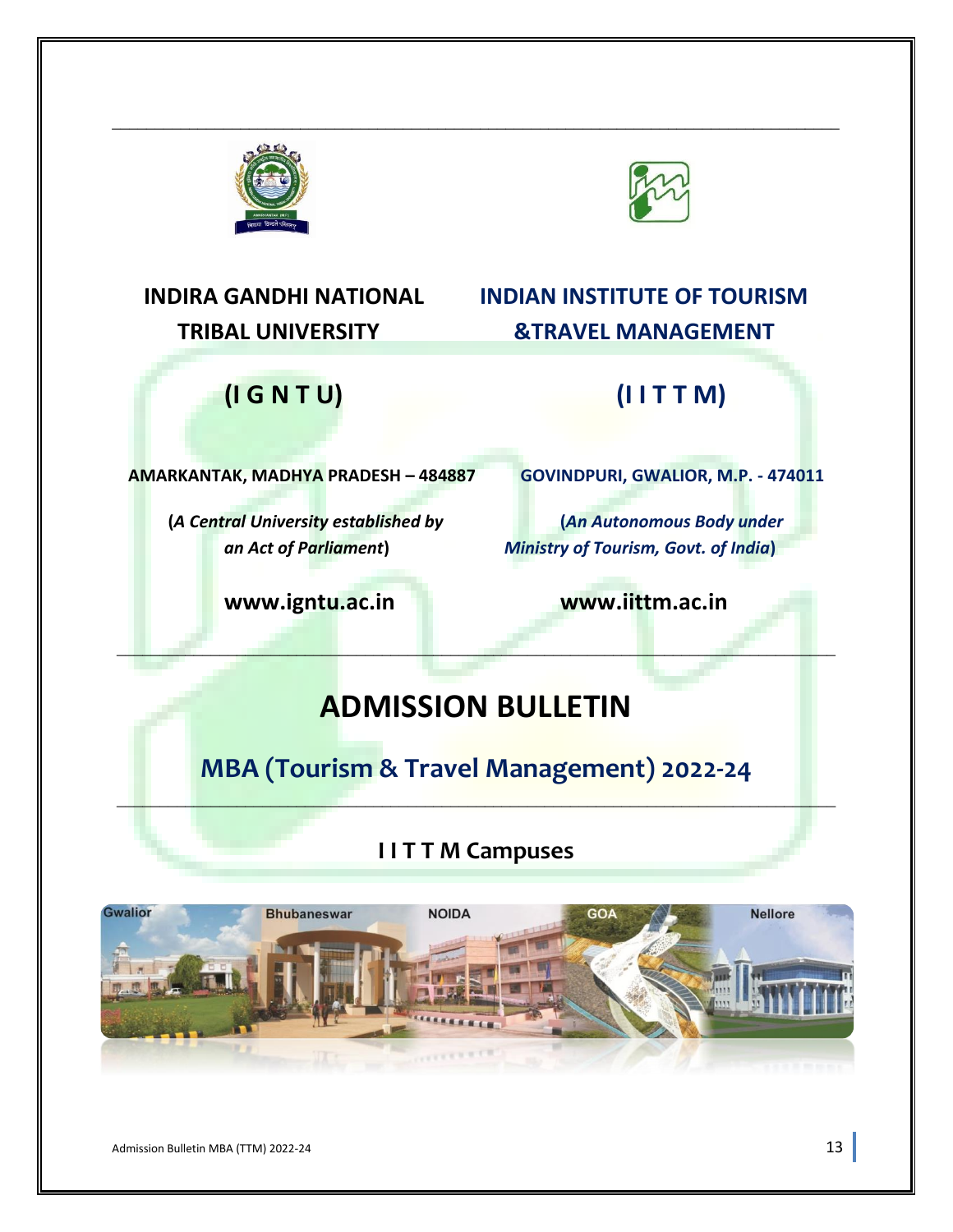### **CONTENTS**

| 1. | <b>About IGNTU</b>                                    | $\overline{2}$ |
|----|-------------------------------------------------------|----------------|
| 2. | <b>About IITTM</b>                                    | 3              |
| 3. | <b>MBA (Tourism and Travel Management)</b>            | 4              |
| 4. | <b>Our Top Recruiters</b>                             | 5              |
| 5. | <b>Intake Capacity</b>                                | 6              |
| 6. | <b>Reservations</b>                                   | 6              |
| 7. | <b>Age limit</b>                                      | 6              |
|    | 8. Eligibility for Admission                          | 6              |
|    | 9. Mode of application                                | 8              |
|    | 10. Selection process                                 | 8              |
|    | 11. Admission Calendar                                | 9              |
|    | 12. Fee Structure                                     | 10             |
|    | 13. Important Points                                  | 11             |
|    | 14. Scholarship                                       | 11             |
|    | 15. Facilities at IITTM                               | 11             |
|    | 16. Faculty members                                   | 12             |
|    | 17. Syllabus of MBA (Tourism and Travel Management)   | 12             |
|    | 18. Contact Details                                   | 12             |
|    | 19. Reservation of rights                             | 13             |
|    | 20. Annexure A: Prescribed Format for OBC Certificate | 14             |
|    | 21. Instructions against Ragging                      | 15             |

\*\*\*\*\*\*\*\*\*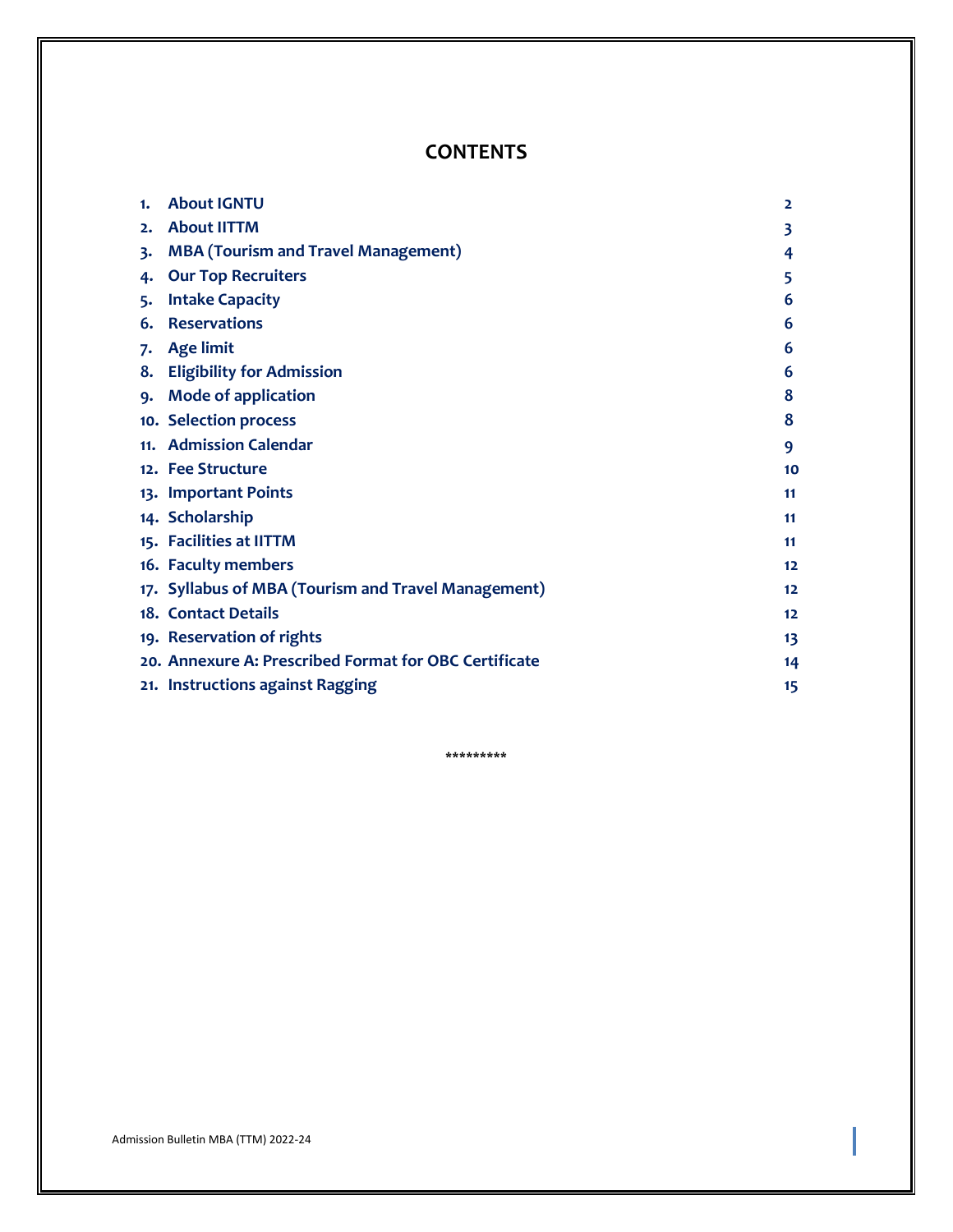#### **ABOUT IGNTU**

The Indira Gandhi National Tribal University, Amarkantak has been established by an Act of the Parliament of India, the Indira Gandhi National Tribal University Act, 2007. The University started functioning from July 2008. The jurisdiction of the University extends to the whole country and it is fully funded by the Central Government through the University Grant Commission. The university caters to the tribals' long cherished dream of higher education.

#### *Aims and Objectives*

The tribal people are rich in cultural heritage and skill of art and craft but they are still marginalized in respect to higher education as well as in other walks of life. Now in the present age of globalization the world has shrunk into a village as the society has advanced in technology. But the tribes, who are the custodians of Indian culture in real sense, are far behind in this race of advancement. In order to rescue them from the present plight, the university has put before itself the following aims and objectives:

- To provide avenues of education, especially higher education and research facilities primarily for the tribal population of India.
- To disseminate and advance knowledge by providing instructional and research facilities in tribal art, tradition, culture, language, medicinal systems, customs, forest based economic activities, flora, fauna and advancement in technologies relating to the natural resources of the tribal areas.
- To collaborate with national and international universities and organizations, especially forundertaking cultural studies and research on tribal communities.
- To formulate tribal centric development models, publish reports and monographs and toorganize conferences and seminars on issues relating to tribes and to provide inputs to policy matters in different spheres.
- To take appropriate measures for promoting the members of tribal communities capable ofmanaging, administering and looking after their own needs by access to higher educationthrough a university of their own.
- To disseminate and advance knowledge by providing instructional and research facilities in such other branches of learning as it may deem fit.
- To take appropriate measures for promoting innovations in teaching learning process ininterdisciplinary studies and researches and to pay special attention to the improvement of social, educational and economic conditions and welfare of the scheduled tribes within the Union of India.

In view of the aims and objectives of the university the major thrust will be on providing more opportunity for the tribes. However, the university is open to all.

#### *The Salient features of the academic system followed by the University are:*

• To provide value-based education aiming for morale and character building;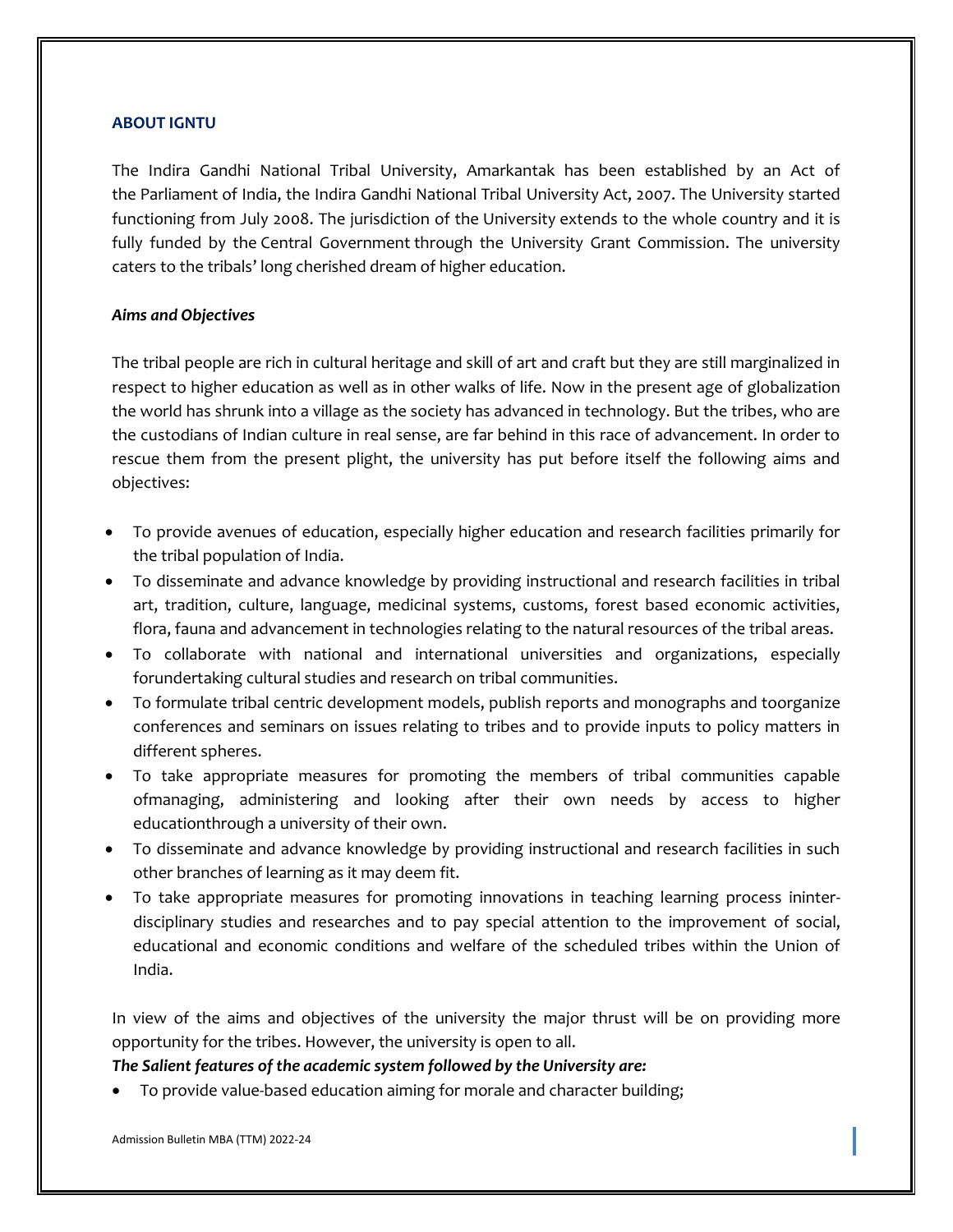- To provide an easy access to an affordable quality education, research and training for enhancement of employable skills
- To undertake basic and advanced research activities related to empowerment of tribal population
- To continuously engage in transferring new knowledge for the welfare of tribal population
- To participate persistently in community extension activities
- To strengthen facilities for modern scientific research
- To inculcate good values and morale among the University stakeholders for effectiveness, transparency and accountability
- To keep pace with the changing scenario in higher education and research at the National and International levels
- To collaborate with premier institutions for sharing of knowledge
- To foster interdisciplinary education and research
- To design course curriculum with explicit focus on tribal issues and development; and
- To position the University as the finest Centre of Excellence in education and research, at the global level.

#### **ABOUT IITTM**

Indian Institute of Tourism and Travel Management (IITTM) is an autonomous body under the **Ministry of Tourism, Government of India,** is one of the premier Institutes in the country offering education, training, research and consultancy in the field of tourism, travel and allied sectors. IITTM was established in 1983 and presently IITTM campuses are located at Gwalior, Bhubaneswar, Goa, Noida and Nellore. IITTM is a founder member of UN-ESCAP promoted Network of Asia-Pacific Educational and Training Institutes in Tourism (APETIT).

IITTM is committed to developing quality human resources for tourism and allied services. The target groups of its educational/ training programmes extend much beyond the organized sectors of the economy. IITTM endeavours to nurture professional and managerial excellence, social and cultural sensitivity, moral and ethical responsibility with a concern for the environment and strive for latest techniques to develop decision making abilities with a resolute approach towards productivity, excellence, innovation and value for others to enable its participants to keep pace with the changing scenario of the economy and its environs.

The faculty, staff, students and the administration of the Institute contribute to the building up an organizational culture marked by team spirit, confidence, mutual respect and concern for others. The students of the regular courses and the participants of various training programmes enrich the culture of the Institute with their diverse background and experience. IITTM welcomes people working at different levels to attend MDPs and various tailor-made training programmes in IITTM centres at Gwalior, Bhubaneswar, NOIDA, Goa\*, Bodh Gaya\*,Shillong\* and Nellore as well as in other parts of the country.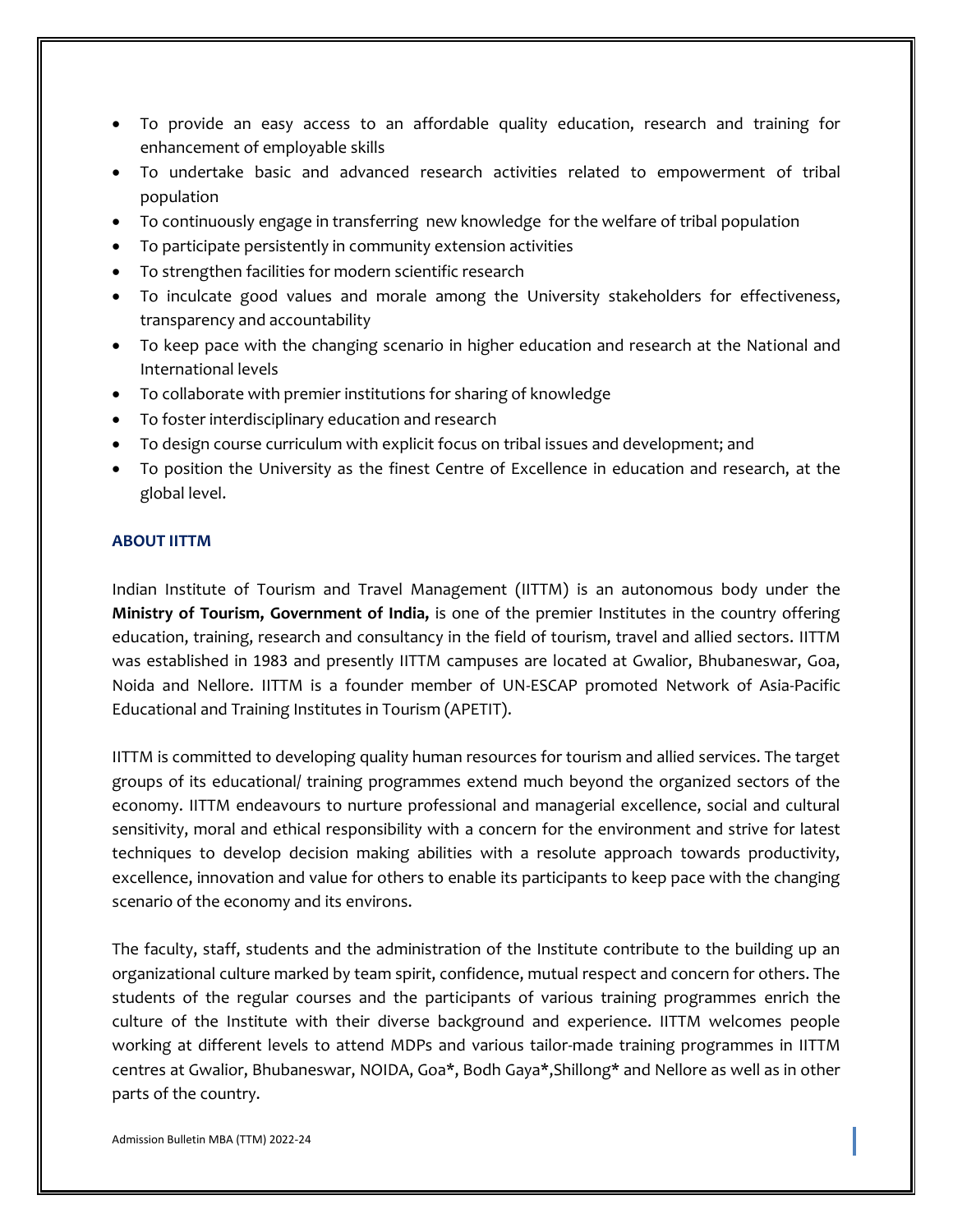Our programmes incorporate both subject-specific and generic business modules and have been designed to reflect industry practices and academic developments. Each of our existing courses touches upon tourism as a business activity - the organization, dimensions, social significance and impact of tourism are studied.

With entry profiles ranging from beginners to advanced levels, our programs are tailor made to meet the present need of the tourism industry. Learners are supported at every stage of learning and career development.

Two year full-time Masters of Business Administration in Tourism & Travel Management and Bachelor of Business Administration in Tourism & Travel (*As per the MoU signed for collaboration with IGNT University – Ministry of HRD, Govt. Of India)* is offered for learners to enable them to acquire the right skill set with ample flexibility to adapt to employing the organization's needs.

\* These campusare under the final stages of construction

#### **MBA (TOURISM & TRAVEL MANAGEMENT)**

Two years full-time Master of Business Administration (Tourism & Travel Management) degree (as per the MoU signed under the collaborative scheme of IGNT University, Amarkantak – Ministry of HRD, Govt. of India) is offered for learners to enable them to acquire the right skill set with ample flexibility to adapt to employing the organization's needs.

Our programmes incorporate both subject-specific and generic business modules and have been designed to reflect industry practices and academic developments. Each of our existing courses touches upon tourism as a business activity - the organization, dimensions, social significance and impact of tourism are studied.

With entry profiles ranging from beginners to advanced levels, our programs are tailor made to meet the present need of the tourism industry. Learners are supported at every stage of learning and career development.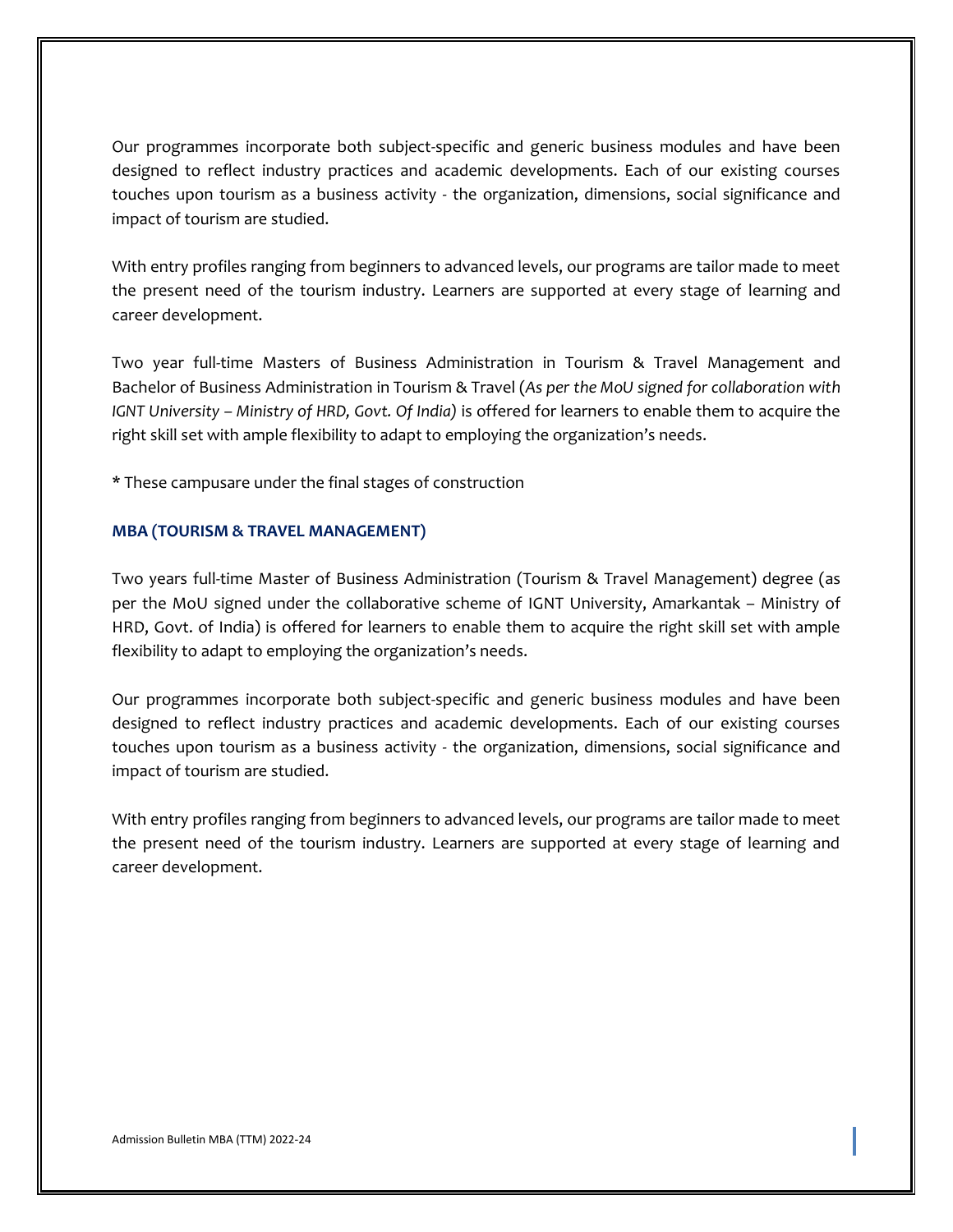#### **OUR TOP RECRUITERS**













**Teen Eco-Action & Adventure** 





**Arriott** 

HOTELS - RESORTS - SUITES

GINGER

please help yourselves

**Adventure** 

**WTOURS INDIA** 



**KUONI** 

Thomas<br>Cook



LE PASSAGE O INDIA

yatra.com













Admission Bulletin MBA (TTM) 2022-24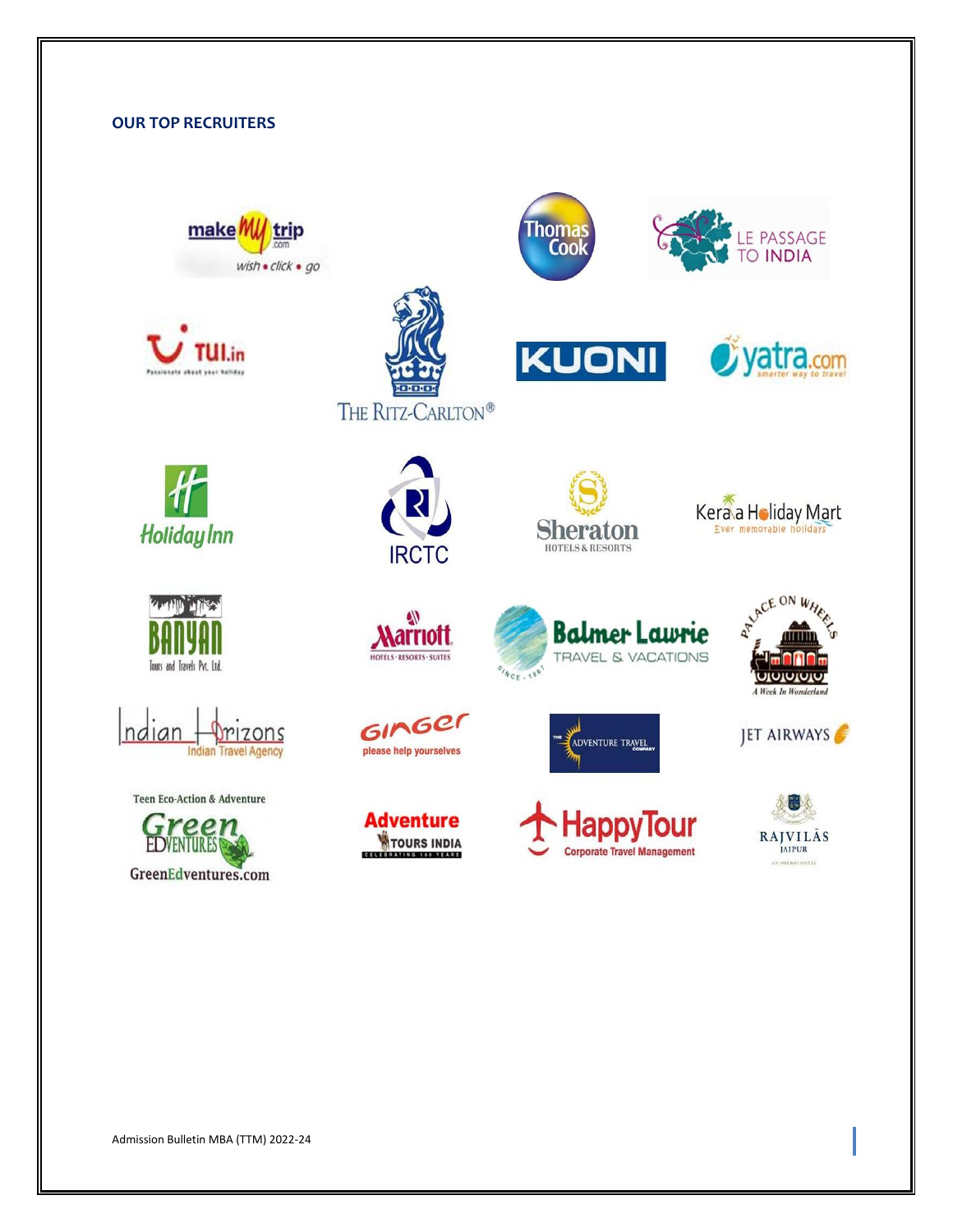#### **\*INTAKE CAPACITY**

There are 750 seats available in all the courses at various centers of IITTM located at Gwalior, Bhubaneswar, Noida, Nellore & Goa.

| <b>S. No.</b> | <b>IITTM Center</b> | <b>Total seats</b> | <b>UR</b> | <b>OBC</b> | <b>SC</b> | <b>ST</b> | EWS* |
|---------------|---------------------|--------------------|-----------|------------|-----------|-----------|------|
| 1.            | <b>Gwalior</b>      | 334                | 136       | 90         | 50        | 25        | 33   |
| 2.            | <b>Bhubaneswar</b>  | $112$              | 45        | 31         | 17        | 8         |      |
| 3.            | <b>Noida</b>        | 189                | 77        | 51         | 28        | 14        | 19   |
| 4.            | <b>Nellore</b>      | 75                 | 30        | 20         | 11        | 6         |      |
| 5.            | Goa                 | 40                 | 16        | 11         | 6         |           |      |
|               | <b>Total</b>        | 750                | 304       | 203        | 112       | 56        |      |

(\*10% seats are allocated to Economically Weaker Section (EWS), as per vide OM No. 20013/01/2018-BC-II dated 17 January, 2019, to access the order copy, visi[t https://www.ugc.ac.in/pdfnews/8174449\\_Letter---Reservation-for-EWS.pdf\)](https://www.ugc.ac.in/pdfnews/8174449_Letter---Reservation-for-EWS.pdf)

(\*5% seats of the total intake are approved for the International Students)

#### **RESERVATION**:

Reservation (for Indian Nationals) will be applicable as per central government guideline i.e. 7.5% for ST, 15% for SC, 27% for OBC(under non-creamylayer)and 10% for EWS candidates. In all the available seats, 3% horizontal reservation shall also be applicable for physically disabled candidates, for admission to MBA (Tourism & Travel Management) 2022-24. Physically disabled candidates are strongly encouraged to apply.

*Note: The candidate, who belongs to SC / ST / OBC / PWD category, must produce the valid category certificate issued by the competent authority. The OBC candidate has to produce a non-creamy layer certificate as per central Govt. regulations and issued by the competent authority within the last three years (please refer Annexure A).*

#### **AGE LIMIT:**

The candidates seeking admission to MBA (TTM) 2022-24 programme shall not be more than 27 years of age as on July 1, 2022 (*Age relaxation of 5 years will be applicable to SC/ST candidates*).

#### **ELIGIBILITY FOR ADMISSION:**

1) Candidates seeking admission to MBA (TTM) programme shall be required to possess a Bachelor degree from a recognized Indian or foreign university (as per the AIU foreign equivalence list) having secured a minimum of 50% aggregate in case of General and OBC categories and 45% in case of candidates belonging to SC/ST categories are eligible to apply.

Note: If the seats reserved for SC/ST remain vacant then the same will be filled by the SC/ST candidates who appear for entrance exam irrespective of their ranking in the exam.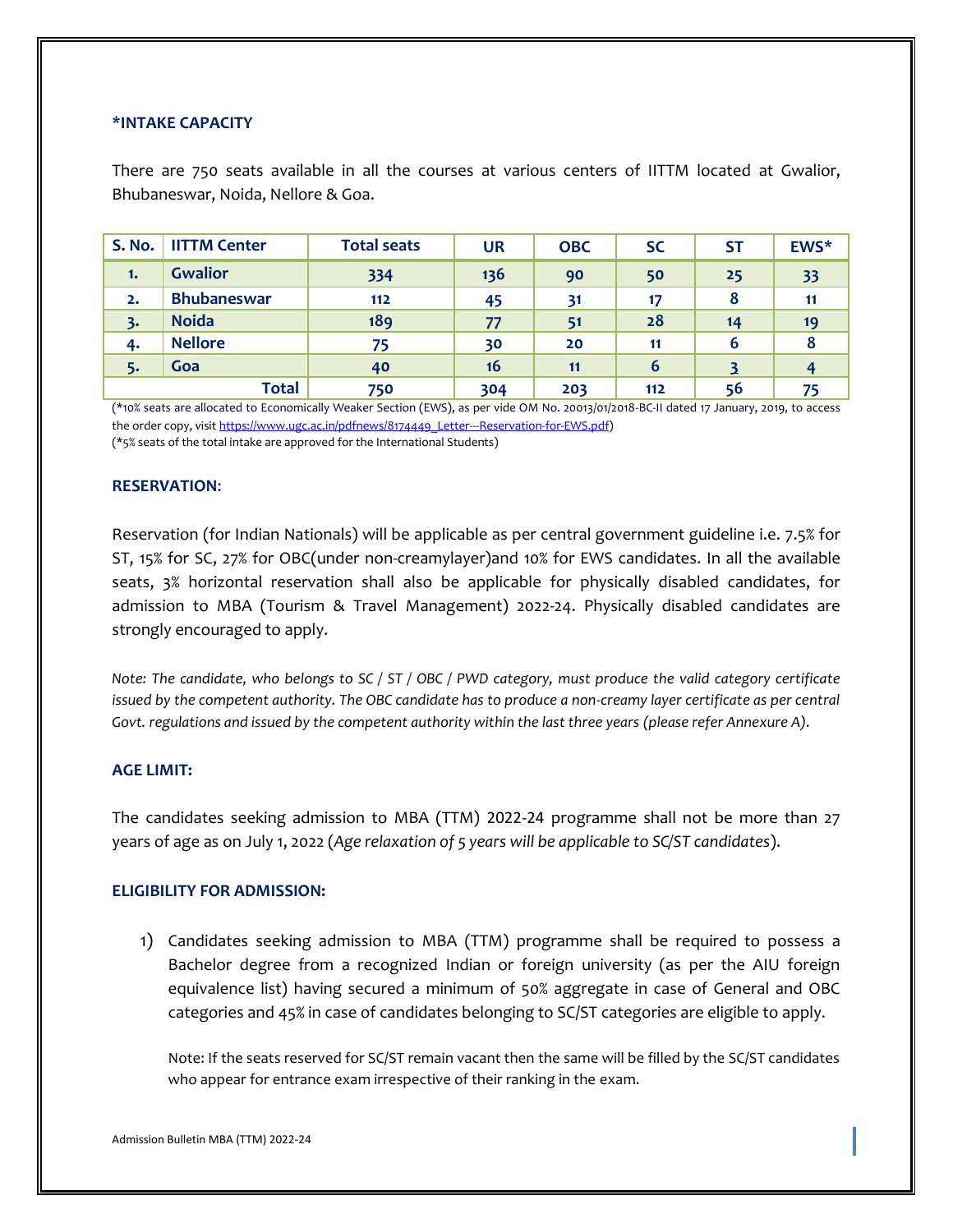Candidates appearing in final year examination of graduation are also eligible to apply, *subject until he / she must submit their result of graduation with the requisite percentage of marks by September 30, 2022, failing which their admission will be cancelled and course fee deposited in the institute, will also be forfeited.*(In this regards, the s*tudent must submit an affidavit on non-judicial stamp paper of Rs.100/-* ).

#### **And**

- 2) Must appear in any of the following Management Entrance Test and submit a valid score card *between June 1, 2021 to May 31, 2022*):
	- **i. MAT** (Management Aptitude Test) conducted by AIMA (All India Management Association) [http://www.aima.in] OR
	- **ii. CAT** (Common Admission Test) conducted by IIMs (Indian Institutes of Management) [*https://iimcat.ac.in*] OR
	- **iii. CMAT** (Common Management Admission Test) conducted by AICTE (All India Council for Technical Education) [*www.aicte-cmat.in*] OR
	- **iv. XAT** (Xavier Aptitude Test) conducted by XLRI (formerly known as Xavier Labour Relations Institute) [*http://www.xatonline.net.in*] OR
	- **v. GMAT** (Graduate Management Admission Test) conducted by GMAC (Graduate Management Admission Council) [*http://www.mba.com*] OR
	- **vi. ATMA** (AIMS Test for Management Admissions) conducted by AIMS (Association of Indian Management Schools) [*http://www.atmaaims.com*]

#### **OR**

**vii.** Appear in written test **"IGNTU IITTM Admission Test (IIAT)"** to be conducted by IGNTU & IITTM. Admission Test (AT) will be held on **June 5, 2022 (Sunday) (tentative) from 10:00 am to 12:00pm** at IITTM centres (i.e.**Gwalior, Bhubaneswar, Noida & Nellore) and other shortlisted centers, which will be notified later**.

*The candidate has to write their answers on OMR Sheet. It will be an objective type test with four options of nearest answers carrying 100 questions /100 marks [General Awareness (50 Marks), Verbal ability (25 Marks) and Quantitative ability (25 marks)]. One mark for each right answer and no negative marking for wrong answer.*

#### **3) Group Discussion And Personal Interview:**

Short-listed candidates will be required to appear for **GD and PI** at any one of the **IITTM centres**, which they have to mark in the admission form:

 $\blacksquare$  IITTM Bhubaneswar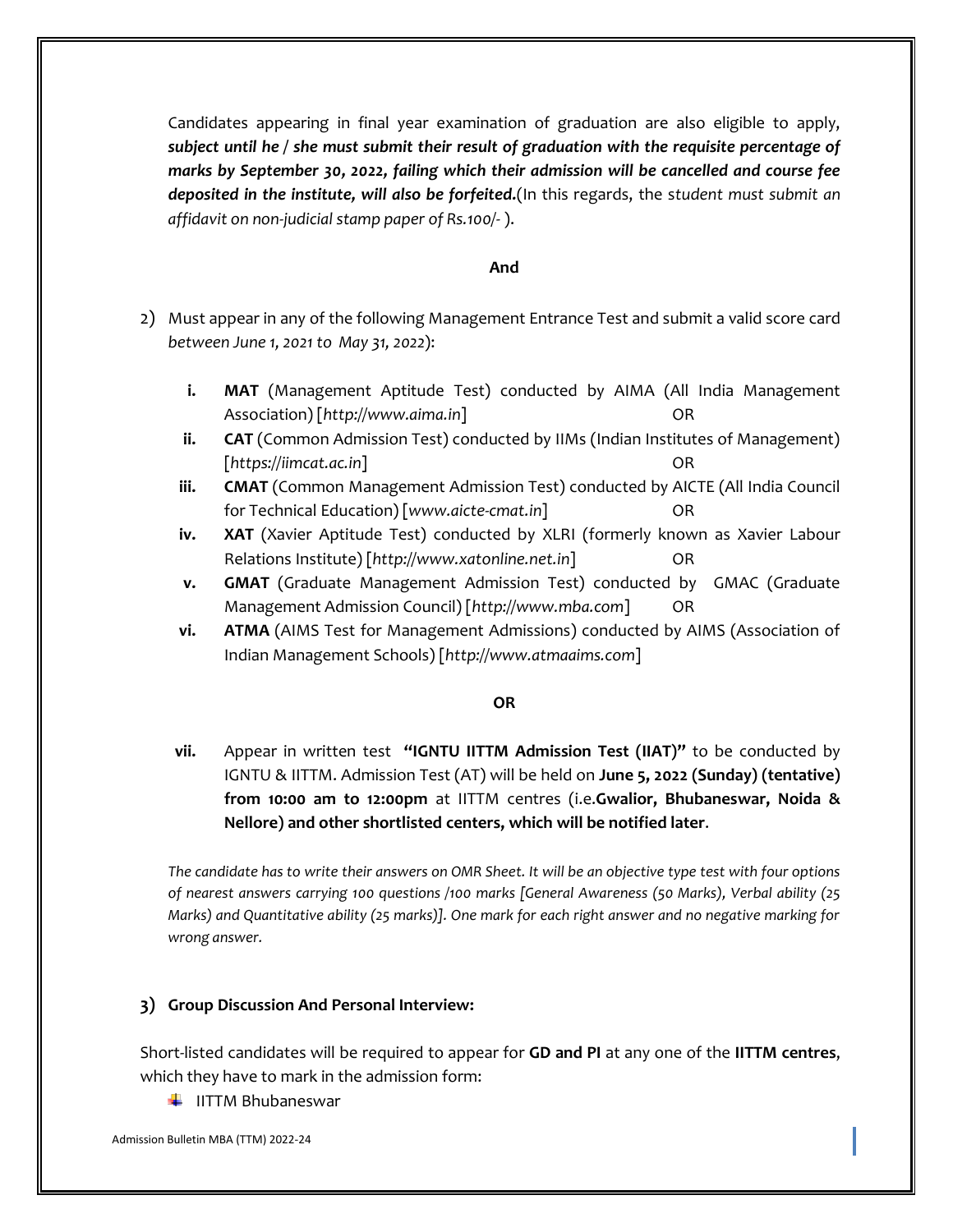- $\ddagger$  IITTM Gwalior
- $\downarrow$  IITTM Noida
- $\downarrow$  IITTM Nellore

*Note: Candidates must carry all the original documents for verification before being allowed for the GD and PI.*

#### **MODE OF APPLICATION:**

- The candidate will have to apply Online.
- Kindly read the Admission Bulletin for MBA (TTM) 2022-24 thoroughly, before applying for the Admissions 2022 by visiting **[www.iittm.ac.in](http://www.iittm.ac.in/)**

#### **SELECTION PROCESS:**

A candidate to be considered for admission in MBA (TTM) 2022-24 would have to participate in all the three components of the screening process, as mentioned below. If any case the candidate does not appear in one of components of the screening process will not included in the merit list. The admission in MBA (TTM) 2022-24 would be strictly on the basis of **overall performance** of **written test + GD + PI**, as explained follows:

| i.   | Score Card: CAT / MAT / CMAT / XAT / GMAT / ATMA   | 70%  |
|------|----------------------------------------------------|------|
|      | <b>OR</b>                                          |      |
|      | Written Test:IGNTUIITTM Admission Test (IIAT) 2022 |      |
| ii.  | <b>Group Discussion</b>                            | 15%  |
| iii. | <b>Personal Interview</b>                          | 15%  |
|      |                                                    | 100% |

Inter-se-merit will be determined on the basis of above out of maximum 100 marks, by moderating the score of written test into 70% of marks of total marks obtained by the candidate, as practiced by the institute.

- **a.** In case of two or more candidates have scored equal marks, the inter-se-merit of such candidates shall be determined based on higher score and thereafter older in age.
- **b.** In case the candidate fails to establish their eligibility by **September 30, 2022**, the admission would be cancelled and fees will be forfeited.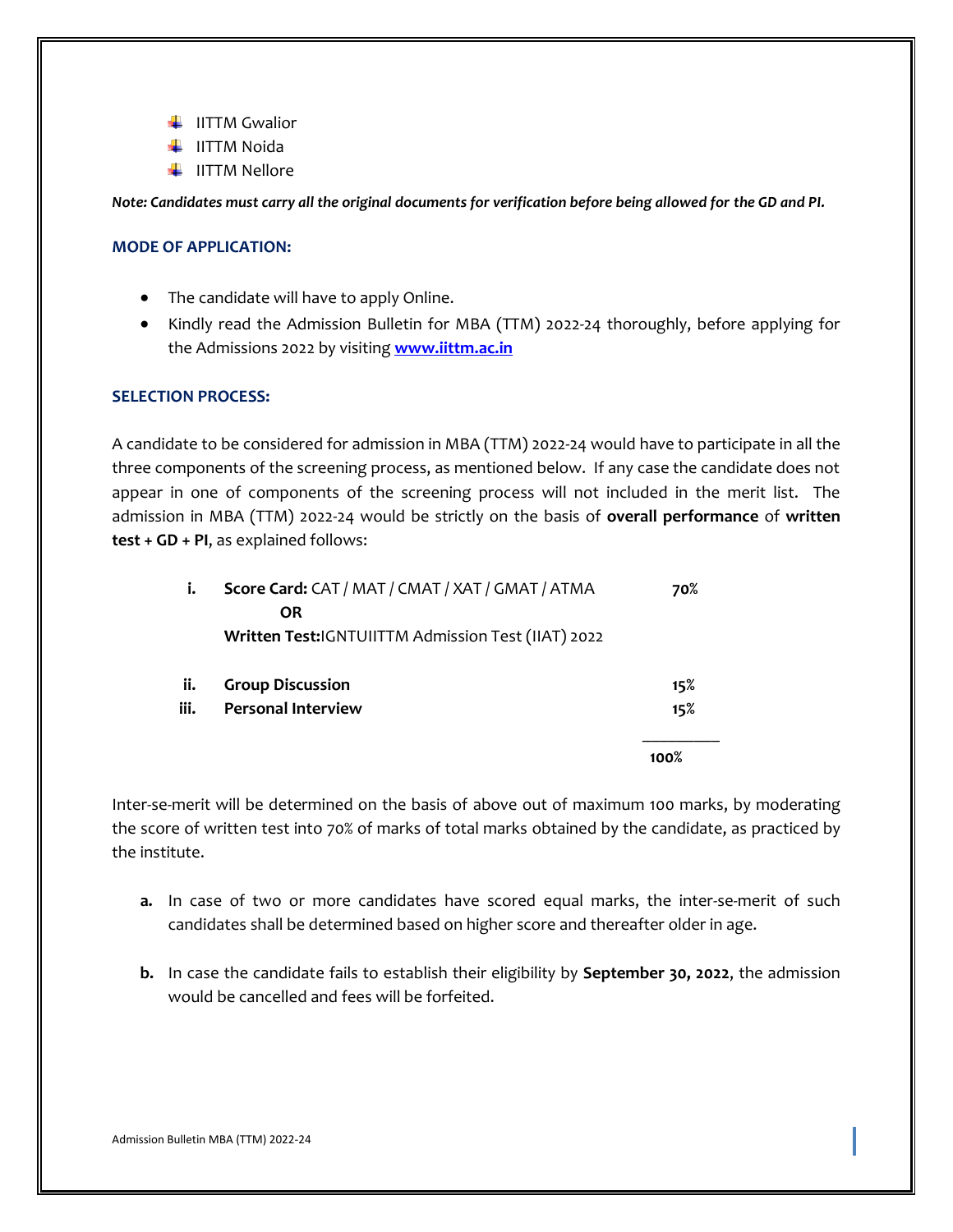#### **ADMISSION CALENDAR\***

|           | Last date of applying to appear in written test (IIAT)    | May 31, 2022       |
|-----------|-----------------------------------------------------------|--------------------|
| $\bullet$ | IGNTU IITTM Admission Test (IIAT) 2022                    | June 5, 2022       |
|           | GD and PI for all applicants (all centers)                | June 25-26, 2022   |
|           | Declaration of Merit List                                 | July 1, 2022       |
| $\bullet$ | Last date for depositing of admission fee                 | July 12, 2022      |
| $\bullet$ | Declaration of seat allotment (for waitlisted candidates) | July 13, 2022      |
|           | Commencement of Academic Session                          | July 18, 2022      |
|           | Last date of apply for internal transfers                 | July 29, 2022      |
|           | from one program / center to another programme /          |                    |
|           | center                                                    |                    |
|           | Communication of decision on transfers cases              | August 2, 2022     |
|           | Completion of MBA (TTM) Central Admission 2022-24         | September 30, 2022 |
|           |                                                           |                    |

*\*Tentative*

#### **\*FEE STRUCTURE**

IITTM has a modest fee regime. The fee is payable at the beginning of each semester.The inclusions in the fees are described as follows:

| <b>MBA (Tourism &amp; Travel)</b><br><b>Program</b> | <b>First Year</b><br><b>First and Second Semesters</b><br>(in Rs.) | <b>Second Year</b><br><b>Third and Fourth</b><br>Semesters (in Rs.) | Total<br>(inRs.) |
|-----------------------------------------------------|--------------------------------------------------------------------|---------------------------------------------------------------------|------------------|
|                                                     | 1,88,600                                                           | 1,51,250                                                            | 3,39,850         |

*\*Approved by the Institute's BOG in March 2019*

#### **Note:**

- **1.** Students would be required to deposit academic and hostel fee semester-wise in their respective IITTM center, accordance to the schedule of deposit, failing which a late fee will be paid by the student or disciplinary action will be taken as decided by the authority under the rules of the institute.
- **2.** The hostel fee will have to pay separately to the respective IITTM centerand it is applicable only to those students who are allotted hostel by the institute.
- **3.** Caution money deposit in the first semester of the program, is refundable to the student after the completion of his / her MBA (TTM) 2022-24 course after the production of No Dues Certificate (NDC) as well as receipt of fees along with the caution money.
- **4.** Study Tour is mandatory for all the students and the study tour fee is non-refundable in any case.

**\****Fee estimates are indicative and are subject to approval of the competent authority.*

Admission Bulletin MBA (TTM) 2022-24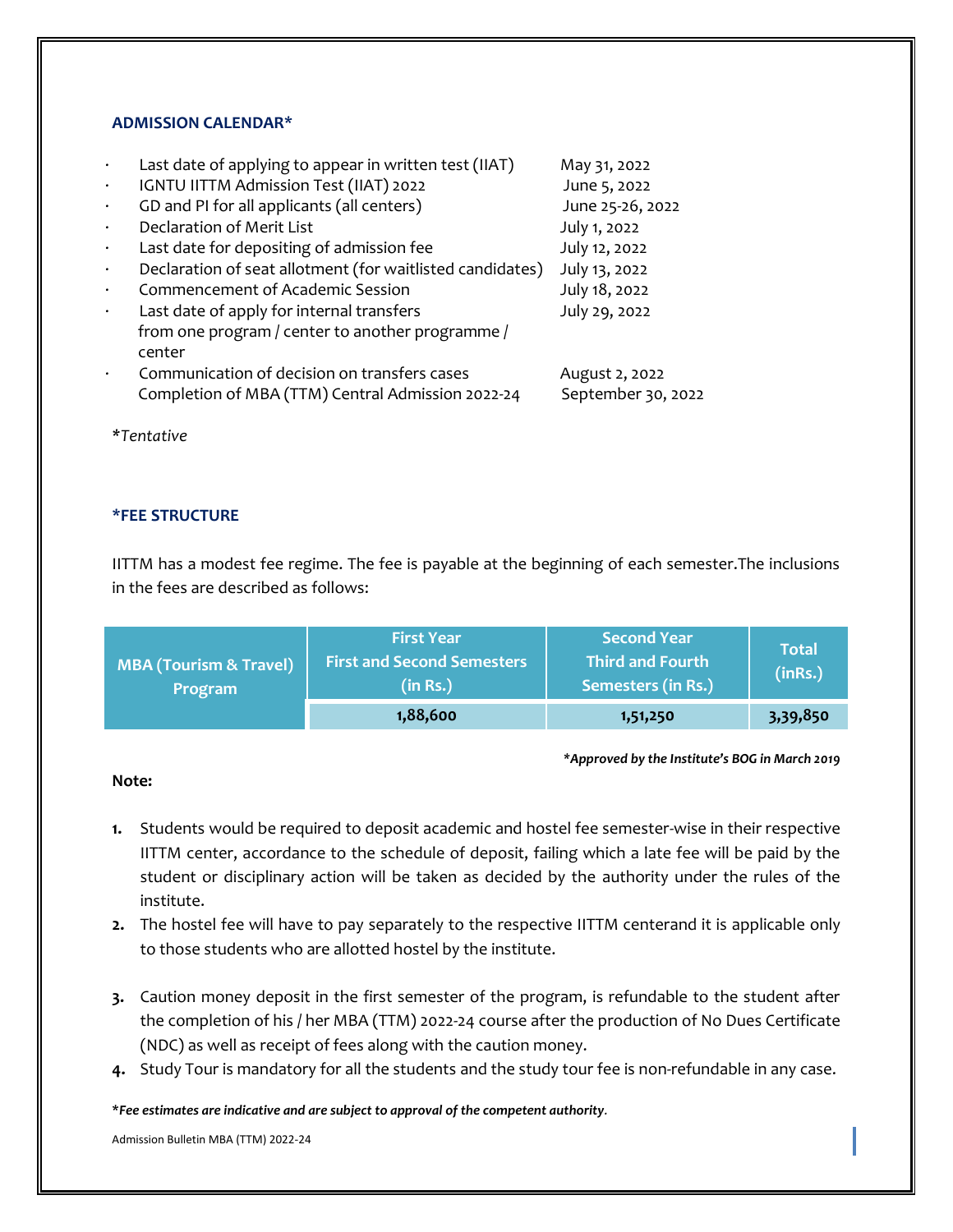#### **IMPORTANT POINTS**

- **1.** Institute shall not be responsible for any postal / courier delays in correspondence related to the admission process.
- **2.** Candidates, who are admitted to the programme in the merit list and are unable to get admission to the programme of their first choice, shall be placed on a waiting list for that programme. Movements through waiting lists are strictly on the basis of merit.
- **3.** Once a candidate has taken admission in one of the programmes of IITTM at any of the centres and his / her name is forwarded to IGNTU, his / her admission shall not be transferred to any other programme of the institute.
- **4.** Admission to the hostel is purely on merit basis and the availability of accommodation in it.
- **5.** A candidate / guardian must declare ailment and medical history, if any, at the time of admission.
- **6.** Students on taking admission shall be deemed to have agreed to abide by the rules and regulations of the institute, hostel & examination etc.
- **7.** All matters are to be settled subject to the jurisdiction of the Madhya Pradesh High Court Gwalior Bench.

#### **SCHOLARSHIP**

Students of IITTM can avail of **government scholarships** offered by various agencies to students of different categories. The Central Govt. as well as State Governments are providing the scholarship (*refund of tuition fee*) to the students belongs to OBC, SC, ST, PH and minorities. On an average, approximately 150 students are availing benefits from these scholarships in every academic session. For details, please contact the Scholarship Cell and the detail information is available at the website **[www.iittm.ac.in](http://www.iittm.ac.in/)**

#### **FACILITIES AT IITTM**

ITTM centers have state-of the art infrastructure that supports a learning environment. Some of the variant features are as follows:

- All the classrooms are having the facilities of air-conditioner and are well-equipped with state of the art technology like projectors etc.
- All the campuses are having the facility of Wi Fi around the clock.
- Gwalior campus is having hostel facility, auditorium, gym facility, conference room, computer lab, one of the best libraries of tourism in the country, canteen, gym facility, hostel mess, medical facilities, playground and sports facilities like the best billiards table within Gwalior city, PNB ATM facility, etc.
- Bhubaneswar campus is having the hostel facility, gym facility, conference room, computer lab, library, canteen, hostel mess, medical facilities, sports facilities etc.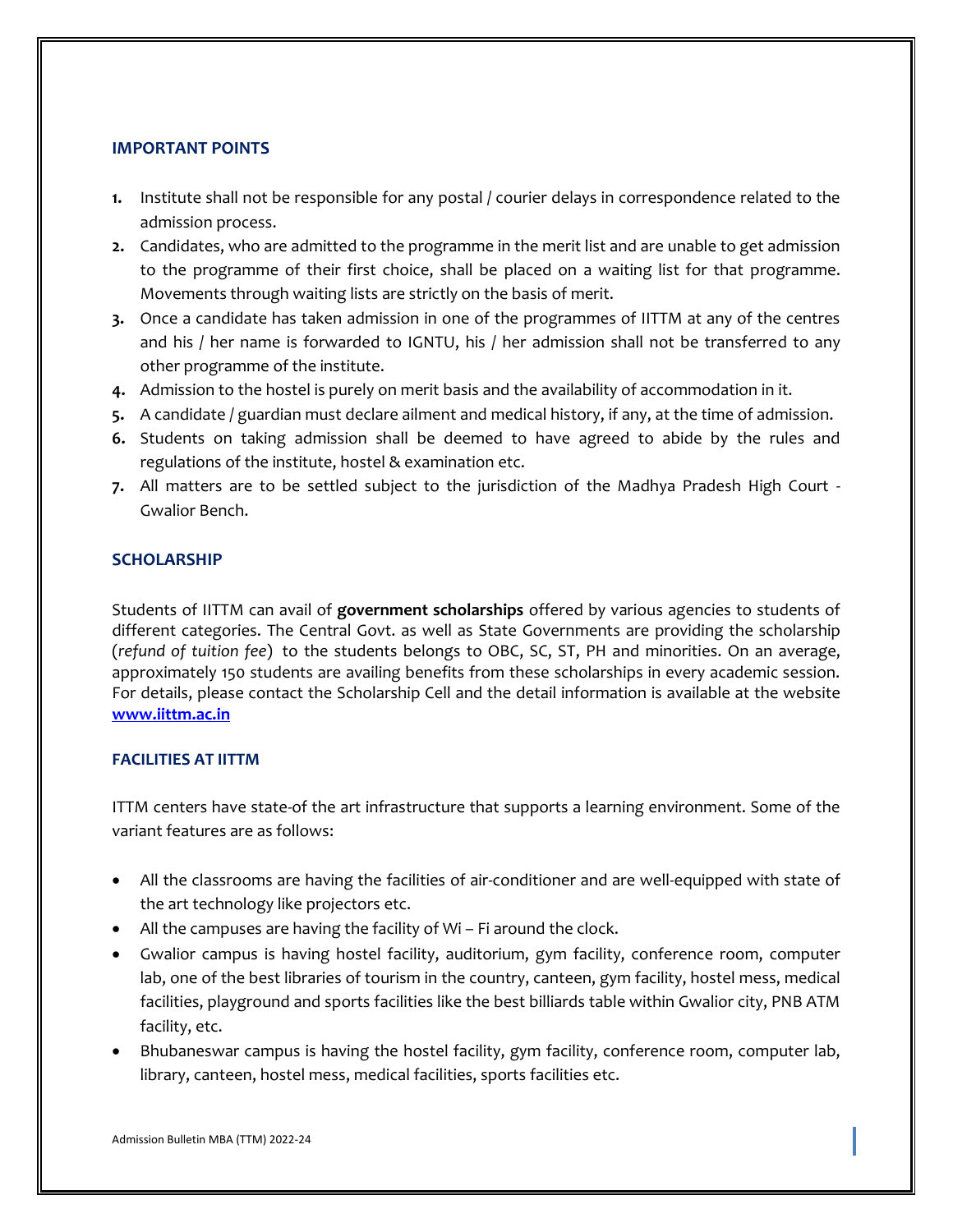- Noida campus is surrounded by the pleasing atmosphere and it is having hostel facility, gym facility, conference room, computer labs, library, canteen, hostel mess, medical facilities, sports facilities etc.
- Nellore campus is situated in the lap of the nature near to coastal areas and it is having hostel facility, conference room, computer lab, library, canteen, medical facilities, sports facilities etc.

Moreover Gwalior, Bhubaneswar,Nelloreand Noida campuses offer limited hostel facilities to students at a very affordable price (*though a hostel room is not guaranteed*). Hostel rental varies from Rs. 5,500/-\* to Rs. 7,500/-\*, for a semester, depending upon the type of accommodation. This excludes the caution money deposit and electricity charges. The hostel mess costs in the range of Rs. 3,500/-\* to Rs. 4,000/-\* per month.

\**(subject to revision)*

#### **FACULTY MEMBERS**

Please visit[http://www.iittm.ac.in/main/people\\_faculty.htm](http://www.iittm.ac.in/main/people_faculty.htm)to access the list of Faculty Members or else the details are available at **[www.iittm.ac.in](http://www.iittm.ac.in/)**

#### **SYLLABUS of MBA (Tourism and Travel Management)**

Please visithttp://www.iittm.ac.in/main/pro BBA%20(T&T).htmto access the syllabus or else the details are available at **[www.iittm.ac.in](http://www.iittm.ac.in/)**.

#### **CONTACT DETAILS**

#### **Gwalior**

Indian Institute of Tourism and Travel Management, Govindpuri, Gwalior (MP) – 474011 Phone: 0751 – 2345821 Nodal officer: Dr.Chandra shekhar Barua Mobile no.: 9425407607; 8878179131; 9425111266; 7000184930 Email: [csbarua003@rediffmail.com](mailto:csbarua003@rediffmail.com) Saurabh.dixit@iittm.ac.in [admissions@iittm.ac.in](mailto:admissions@iittm.ac.in) Website[: www.iittm.ac.in](http://www.iittm.ac.in/)

#### **Bhubaneswar**

Indian Institute of Tourism and Travel Management, Dumuduma, Bhubaneswar (Odisha) – 751019 Phone: 0674 – 2472014 / 2472016; Fax: 0674-2472013 Nodal officer: Dr.M.S. Hussain Mobile no.:9437010180; 9883053751; 8342082073 Email:bhubaneswar@iittm.ac.in Website[: www.iittmb.in](http://www.iittmb.in/) **Noida**

Admission Bulletin MBA (TTM) 2022-24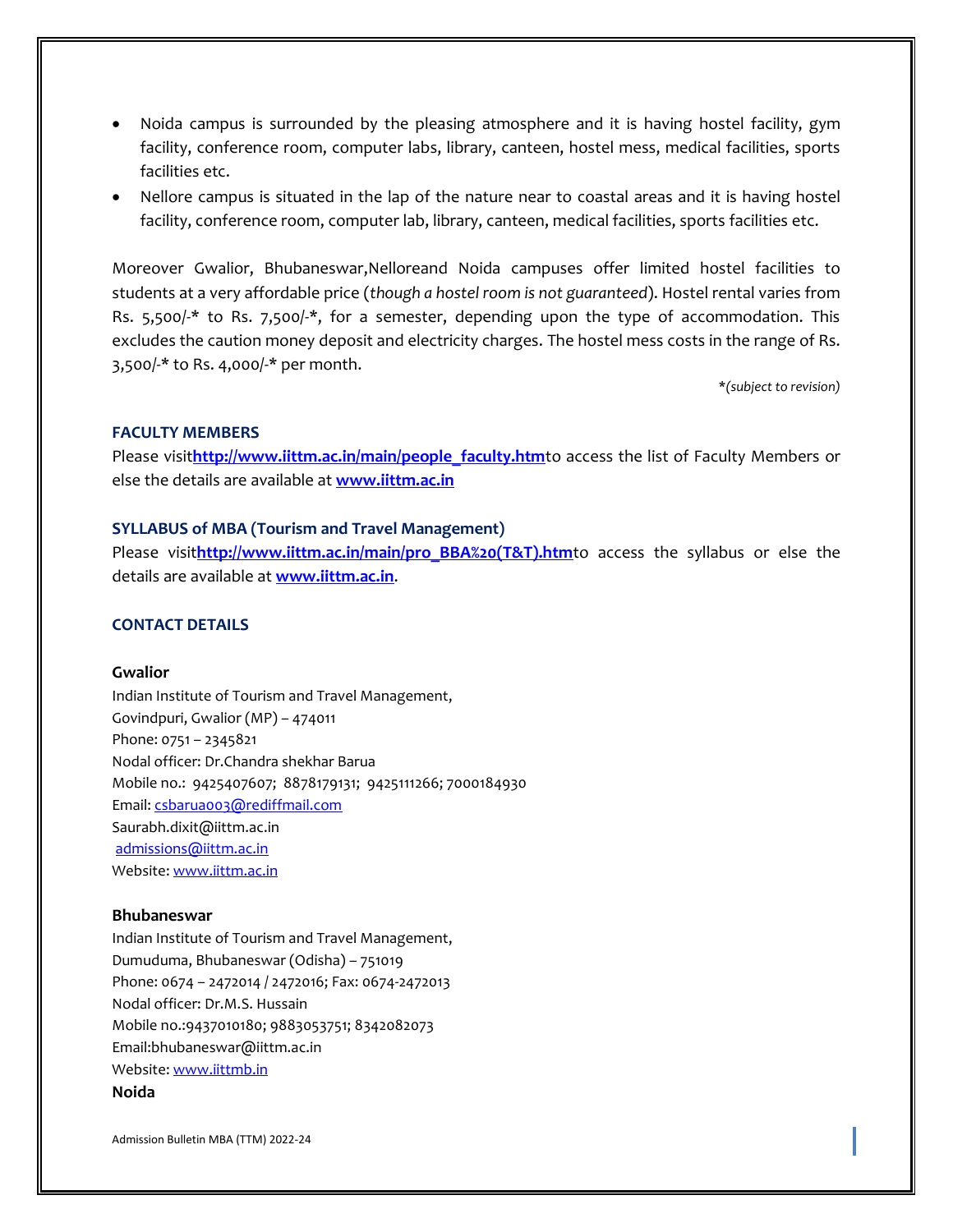Indian Institute of Tourism and Travel Management, Plot no. A 36, Sector - 62, NOIDA, Gautam Buddha Nagar, UP – 201301 Phone: 0120 – 2459100 Nodal officer:Dr.Pawan Gupta Mobile no.:7503465065; 9911391880; 8860081676 Email[: info@iittmnoida.ac.in](mailto:info@iittmnoida.ac.in) / Website[: www.iittmnoida.ac.in](http://www.iittmnoida.ac.in/)

#### **Nellore**

Indian Institute of Tourism and Travel Management, South campus Golagamudi (Village & Post), via - Sarvepalli, SPSR, Nellore, Andhra Pradesh-524321 Phone: 0861 – 2353199; Fax: 0861 2353299 Nodal officer: Prof.Monika Prakash Mobile no.:9866274850; 9966462786; 9490787854; 8999199338 Email: nellore@iittm.ac.in Website[: www.iittmsouth.org](http://www.iittmsouth.org/)

#### **Goa**

National Institute of Water Sports (NIWS) - A Center of IITTM Aivavo, Near Dona Paula Circle Caranzalem, Panjim, Goa, 403002 [Tel:91-832-2454800/2456050](tel:91-832-2454800/2456050) Nodal officer: Prof.:Sutheeshna Babu S. 9447791508; 7377686582 E-mail: [niwsgoa@gmail.com](mailto:niwsgoa@gmail.com) an[d babspillai@gmail.com](mailto:babspillai@gmail.com) Website[: http://www.niws.nic.in/](http://www.niws.nic.in/)

#### **RESERVATION OF RIGHTS**

The Admission Bulletin 2022-24 is applicable for admission to **MBA (Tourism & Travel Management)**  programs and its specializations. However, IGNTU and IITTM reserves all the right to make changes in requirements and regulations for admission, regulation for continuing the courses, contents of the courses, fee charge or regulations affecting students or making any other suitable modifications in any matter incidental or ancillary thereto, should these be deemed necessary in the interest of the student, profession or the institute. All matters of dispute, regarding the above, if any, will be subject to the legal jurisdiction of Madhya Pradesh High Court - Gwalior only.

#### **NOTE: THIS ADMISSION BULLETIN IS SUBJECT TO THE APPROVAL OF IGNTU**

**\*\*\*\*\*\***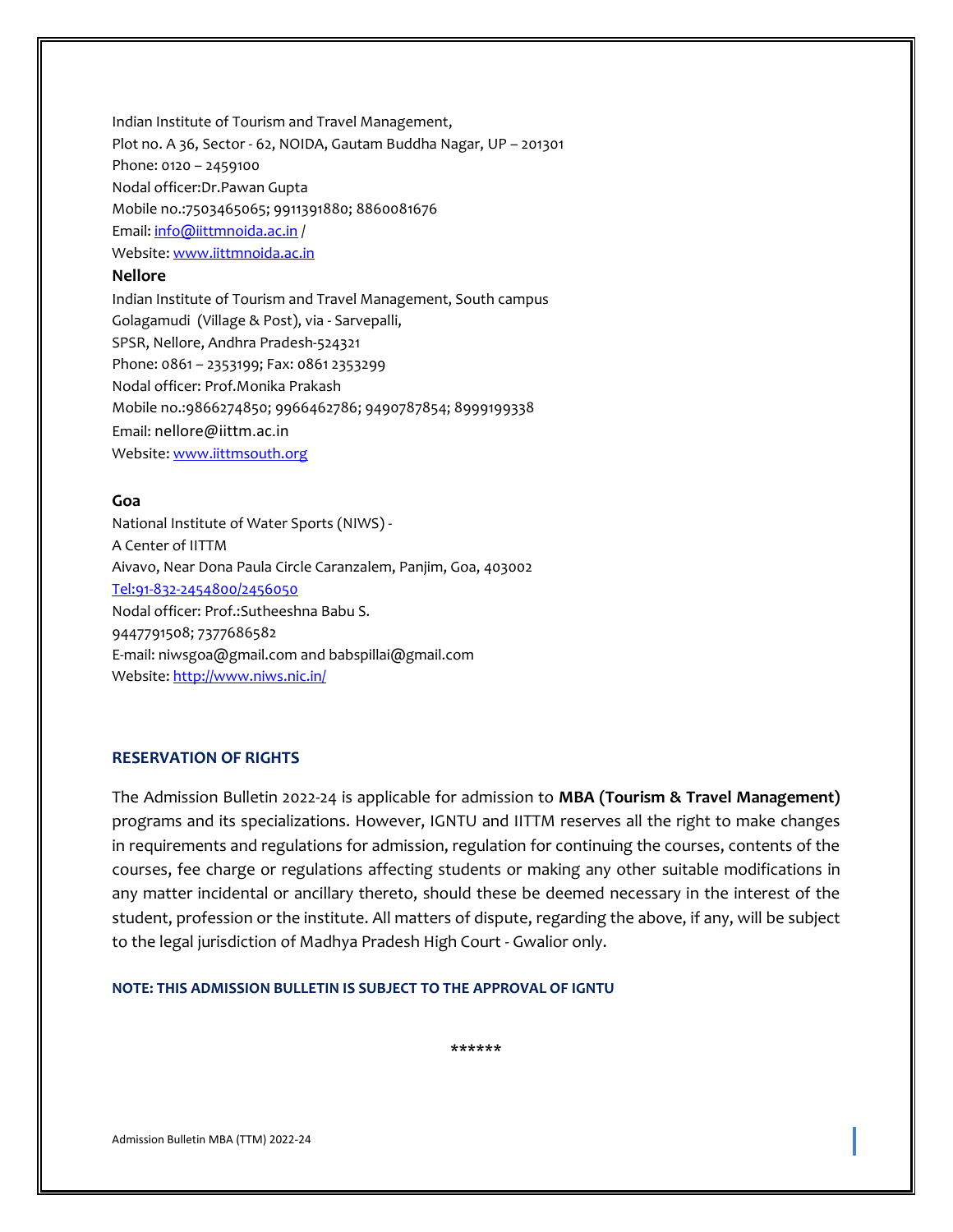### **Annexure-A: Prescribed Format for OBC Certificate FORM OF CERTIFICATE TO BE PRODUCED BY OTHER BACKWARD CLASSES APPLYING FOR APPOINTMENT TO POSTS / ADMISSION TO CENTRAL EDUCATIONAL INSTITUTIONS (CEIs), UNDER THE GOVERNMENT OF INDIA**

|        |                                                                                                                                                                                                                                                                                                                                                                 |  | State |
|--------|-----------------------------------------------------------------------------------------------------------------------------------------------------------------------------------------------------------------------------------------------------------------------------------------------------------------------------------------------------------------|--|-------|
|        |                                                                                                                                                                                                                                                                                                                                                                 |  |       |
| under: |                                                                                                                                                                                                                                                                                                                                                                 |  |       |
| (i)    | Resolution No. 12011/68/93-BCC(C) dated 10/09/93 published in the Gazette of India Extraordinary Part I<br>Section I No. 186 dated 13/09/93.                                                                                                                                                                                                                    |  |       |
| (ii)   | Resolution No. 12011/9/94-BCC dated 19/10/94 published in the Gazette of India Extraordinary Part I<br>Section I No. 163 dated 20/10/94.                                                                                                                                                                                                                        |  |       |
| (iii)  | Resolution No. 12011/7/95-BCC dated 24/05/95 published in the Gazette of India Extraordinary Part I<br>Section I No. 88 dated 25/05/95.                                                                                                                                                                                                                         |  |       |
| (iv)   | Resolution No. 12011/96/94-BCC dated 9/03/96.                                                                                                                                                                                                                                                                                                                   |  |       |
| (v)    | Resolution No. 12011/44/96-BCC dated 6/12/96 published in the Gazette of India Extraordinary Part I<br>Section I No. 210 dated 11/12/96.                                                                                                                                                                                                                        |  |       |
| (vi)   | Resolution No. 12011/13/97-BCC dated 03/12/97.                                                                                                                                                                                                                                                                                                                  |  |       |
| (vii)  | Resolution No. 12011/99/94-BCC dated 11/12/97.                                                                                                                                                                                                                                                                                                                  |  |       |
| (viii) | Resolution No. 12011/68/98-BCC dated 27/10/99.                                                                                                                                                                                                                                                                                                                  |  |       |
| (ix)   | Resolution No. 12011/88/98-BCC dated 6/12/99 published in the Gazette of India Extraordinary Part I<br>Section I No. 270 dated 06/12/99.                                                                                                                                                                                                                        |  |       |
| (x)    | Resolution No. 12011/36/99-BCC dated 04/04/2000 published in the Gazette of India Extraordinary Part I<br>Section I No. 71 dated 04/04/2000.                                                                                                                                                                                                                    |  |       |
| (xi)   | Resolution No. 12011/44/99-BCC dated 21/09/2000 published in the Gazette of India Extraordinary Part I<br>Section I No. 210 dated 21/09/2000.                                                                                                                                                                                                                   |  |       |
| (xii)  | Resolution No. 12015/9/2000-BCC dated 06/09/2001.                                                                                                                                                                                                                                                                                                               |  |       |
| (xiii) | Resolution No. 12011/1/2001-BCC dated 19/06/2003.                                                                                                                                                                                                                                                                                                               |  |       |
| (xiv)  | Resolution No. 12011/4/2002-BCC dated 13/01/2004.                                                                                                                                                                                                                                                                                                               |  |       |
| (xv)   | Resolution No. 12011/9/2004-BCC dated 16/01/2006 published in the Gazette of India Extraordinary Part I<br>Section I No. 210 dated 16/01/2006.                                                                                                                                                                                                                  |  |       |
|        |                                                                                                                                                                                                                                                                                                                                                                 |  |       |
|        |                                                                                                                                                                                                                                                                                                                                                                 |  |       |
|        | This is also to certify that he/she does not belong to the persons/sections (Creamy Layer) mentioned in Column 3<br>of the Schedule to the Government of India, Department of Personnel & Training O.M. No. 36012/22/93-Estt.(SCT)<br>dated 08/09/93 which is modified vide OM No. 36033/3/2004 Estt.(Res.) dated 09/03/2004.<br>Dated: _______________________ |  |       |
|        |                                                                                                                                                                                                                                                                                                                                                                 |  |       |

District Magistrate / Deputy Commissioner / Competent Authority Seal

#### **NOTE:**

*(a)* The term 'Ordinarily' used here will have the same meaning as in Section 20 of the Representation of the People Act, 1950.

*(b)* The authorities competent to issue Caste Certificates are indicated below:

*(i)* District Magistrate / Additional Magistrate / Collector / Deputy Commissioner / Additional Deputy Commissioner / Deputy Collector / Ist Class Stipendiary Magistrate / Sub-Divisional magistrate / Taluka Magistrate / Executive Magistrate / Extra Assistant Commissioner (not below the rank of Ist Class Stipendiary Magistrate).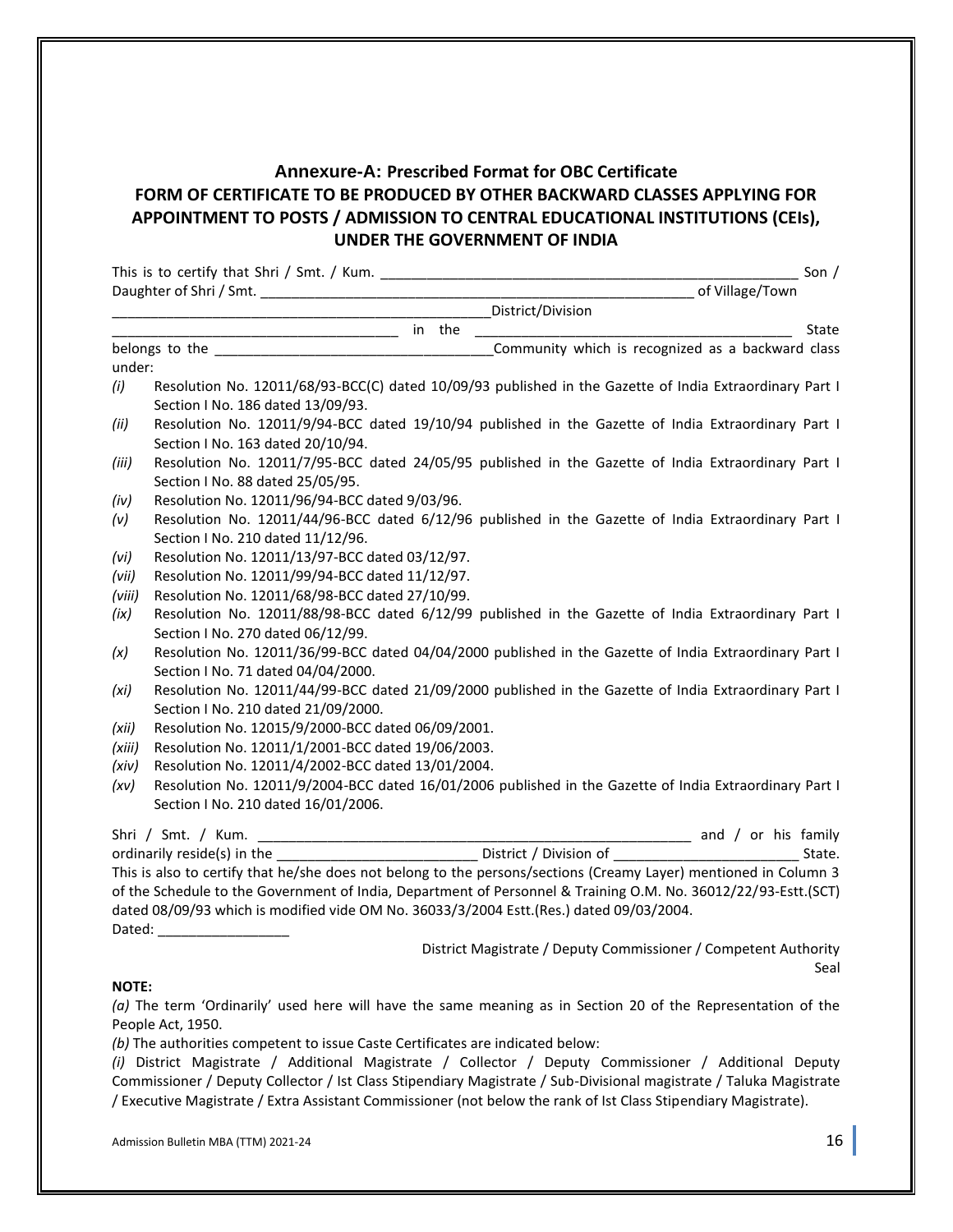*(ii)* Chief Presidency Magistrate / Additional Chief Presidency Magistrate / Presidency Magistrate. *(iii)* Revenue Officer not below the rank of Tehsildar' and *(iv)* Sub-Divisional Officer of the area where the candidate and / or his family resides. **INSTRUCTIONSAGAINSTRAGGING**

With thirty-eight years of its existence, Indian Institute of Tourism and TravelManagement (IITTM) has earned recognition as one of the renownedcenters of teaching and research in the country. We appreciate the parents and the students for their interest andoption towards pursuing their higher studies at IITTM. We wish them success in their plans towardsgetting admission in the programme of their choice on the campus. Those who succeed in joining a course should bemaking best use of the excellent facilities and congenial atmosphere available in the Institute towards all rounddevelopment of their personality. We would expect our students to make best use of this opportunity and grow as ableand responsible citizens. Students will be required to work hard with their energies focused towards achieving theirgoal.

Wetakeprideininformingallthosedesirousofseekingadmission,thatoveralltheseyears,ourIITTMhasthe best traditions of maintaining a healthy and congenial academic environment. We are also glad to convey that withthe determined and sincere efforts of our senior students and faculty, our campus has been free from the menace ofRagging.

Course Chairpersons / Nodal Officers of all the IITTM Centers to ensure that every student and theirparents be asked to submit an undertaking every academic year to the effect that the concerned students will not takepart inanyactivityleading toragging ofjuniorstudents.

#### **WhatConstitutesRagging?**

Raggingconstitutesoneormoreofanyofthefollowingacts:

- 1. Any conduct by any studentor students whether by words spoken or written orby an act which has theeffectofteasing, treatingorhandlingwithrudenessafresher orany other student.
- 2. Indulging in rowdy or undisciplined activities by any student or students which causes or is likely to causeannoyance, hardship, physical or psychological harm or to raise fear or apprehension thereof in any fresher or anyother student.
- 3. Asking any student to do any act which such student will not in the ordinary course do and which has theeffect of causing or generating a sense of shame, or torment or embarrassment so as to adversely affect the physiqueor psycheofsuchfresheroranyotherstudent.
- 4. Any act by a senior student that prevents, disrupts or disturbs the regular academic activity of any otherstudent orafresher.
- 5. Exploiting the services of a fresher or any other student for completing the academic tasks assigned to anindividualoragroup ofstudents.
- 6. Anyactof financial extortionorforceful expenditureburdenputon afresherorany other student bystudents.
- 7. Anyactofphysicalabuseincludingallvariantsofit:sexualabuse,homosexual assaults,stripping,forcingobsceneandlewdacts,gestures,causingbodilyharmoranyotherdangertoh ealthorperson.
- 8. Anyactorabusebyspokenwords,emails,post,publicinsultswhichwouldalsoincludederivingpervertedpleasure,vicariousor sadisticthrill fromactivelyor passively participating in the discomfiture to fresheror anyotherstudent.